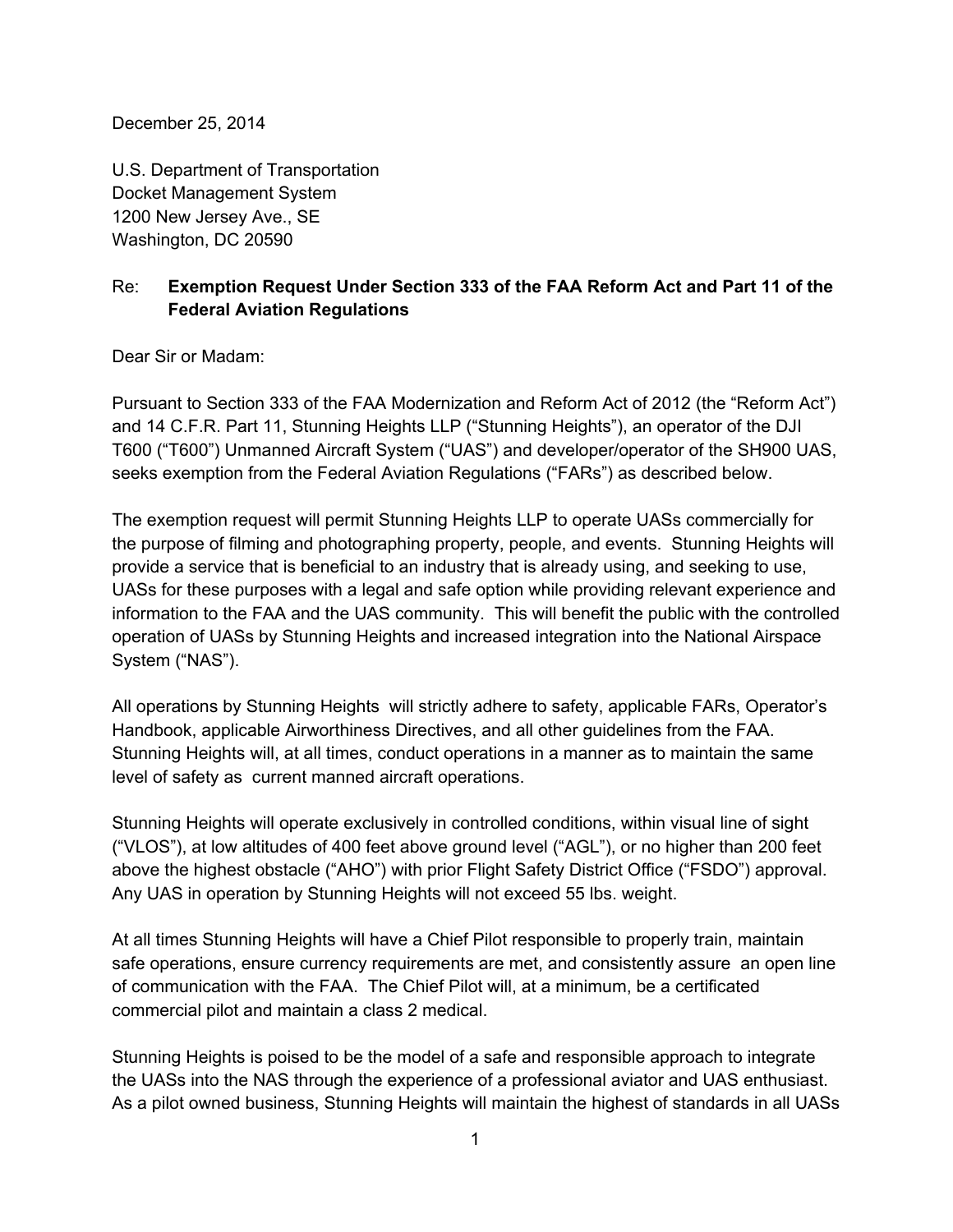operations. A thorough understanding of the importance of safety guidelines in the NAS, and a desire to promote the appropriate integration of UASs for the furtherance of aviation as a whole is the foundation upon which this business will operate.

The name and address of the applicant are:

Stunning Heights LLP Attn: Matthew C. Baker II Ph: 801.472.3604 Email: Baker@StunningHeights.com Address: 2825 E Cottonwood Parkway, Suite 500 Salt Lake City, UT 84121

The regulations from which the exemption is requested are as follows:

 **C.F.R. Part 21; C.F.R. 91.7(a); C.F.R. 91.9(b)(2); C.F.R. 91.109(a); C.F.R. 91.119; C.F.R. 91.105 C.F.R. 91.151(a); C.F.R. 91.203(a) & (b); C.F.R. 91.405(a); C.F.R. 91.407(a)(1); C.F.R. 91.409(a)(2); C.F.R. 91.417(a).**

Appendix A discusses each rule listed above and explains why exemptions pursuant to the proposal set forth in this letter are appropriate, provide an equivalent level of safety, and are in the public interest.

# **The Applicable Legal Standard Under Section 333**

Stunning Heights submits that grant of this exemption application advances the Congressional mandate in Section 333 of the Reform Act to accelerate the introduction of UASs into the NAS if it can be accomplished safely. This law directs the Secretary of Transportation to consider whether certain UASs may operate safely in the NAS before completion of the rulemaking required under Section 332 of the Reform Act. In making this determination, the Secretary is required to determine which types of UASs do not create a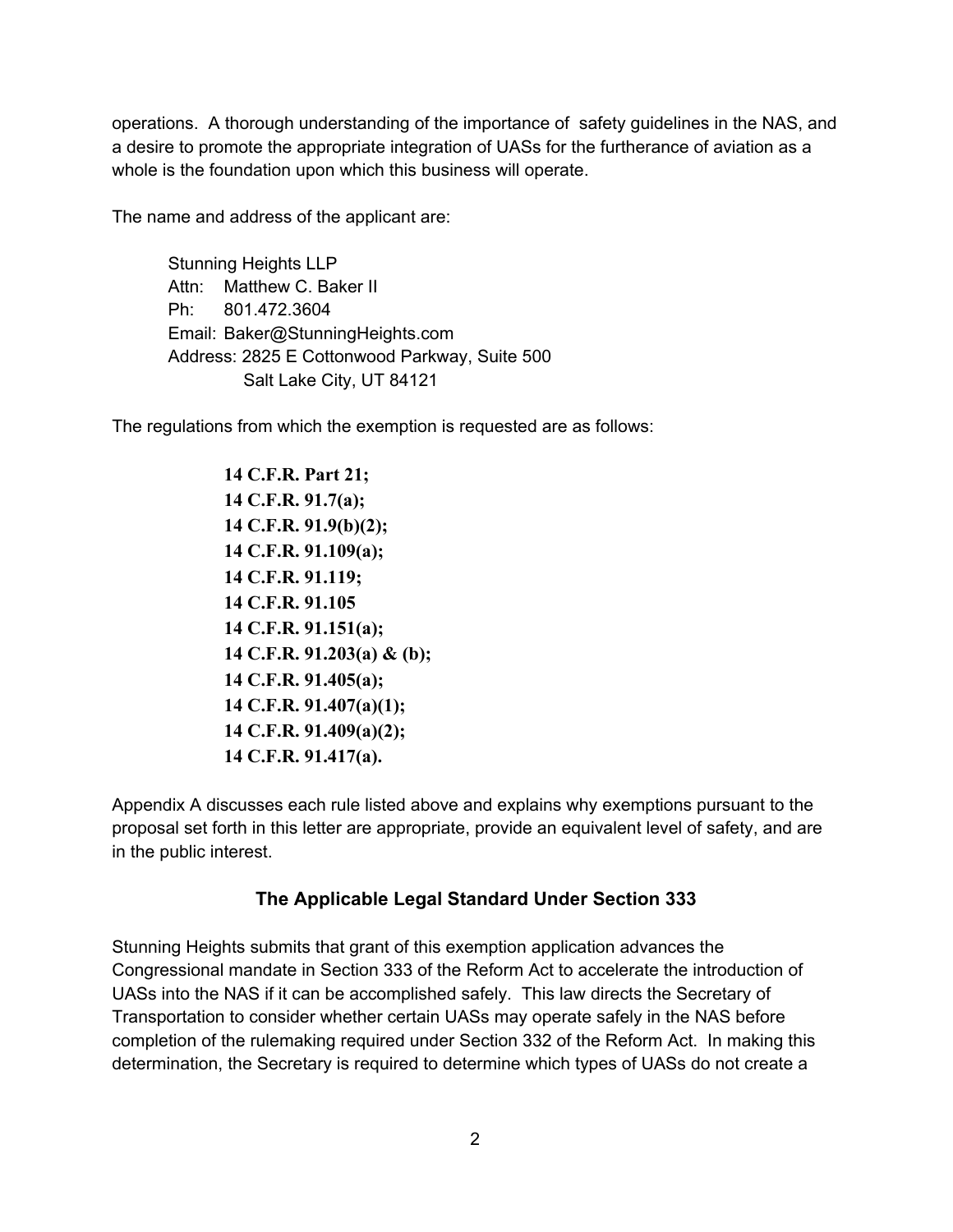hazard to users of the NAS, the public, or pose a threat to national security in light of the following:

- The UAS's size, weight, speed, and operational capability;
- Operation of the UAS in close proximity to airports and populated areas; and
- Operation of the UAS within visual line of sight of the operator.

Reform Act § 333(a)(1). If the Secretary determines that such vehicles "may operate safely in the national airspace system, the Secretary shall establish requirements for the safe operation of such aircraft in the national airspace system." Id.  $\S 333(c)$  (emphasis added).<sup>1</sup>

The Federal Aviation Act expressly grants the FAA the authority to issue exemptions. This statutory authority, by its terms, includes exempting civil aircraft, as the term is defined under §40101 of the Act, from the requirement that all civil aircraft must have current airworthiness certificate and those regulations requiring commercial pilots to operate aircraft in commercial service:

The Administrator may grant an exemption from a requirement of a regulation prescribed under subsection (a) or (b) of this section or any of sections 44702-44716 of this title if the Administrator finds the exemption is in the public interest.

The grant of the requested exemption is in the public interest based on the clear direction in Section 333 of the Reform Act; the additional authority in the Federal Aviation Act, as amended; the strong equivalent level of safety surrounding the proposed operations; and the significant public benefit, including enhanced safety and cost savings associated with use of UASs for aerial videography/photography, the reduction or elimination of unregulated operators, and the safe integration of UASs. Accordingly, the applicant respectfully requests that the FAA grant the requested exemption without delay.

### **Airworthiness**

Grant of the exemption to Stunning Heights will be subject to the following mandatory airworthiness conditions:

- The UAS will never exceed a gross takeoff weight (GTOW) of 55 lbs., or in excess of the Operator Handbook/Manufacturer recommendations, whichever is more restrictive.
- The Manufacturer checklist and Stunning Heights preflight checklist will be followed prior to each flight.

<sup>&</sup>lt;sup>1</sup> Applicant submits that this provision places a duty on the Administrator to not only process applicants for exemptions under Section 333, but for the Administrator, if he deems the conditions proposed herein require modification in order to allow approval, to supply conditions for the safe operation of the UAS. Stunning Heights respectfully requests the opportunity to consult with FAA staff in order to address any issues or concerns that this proposal may raise that they believe may require modification.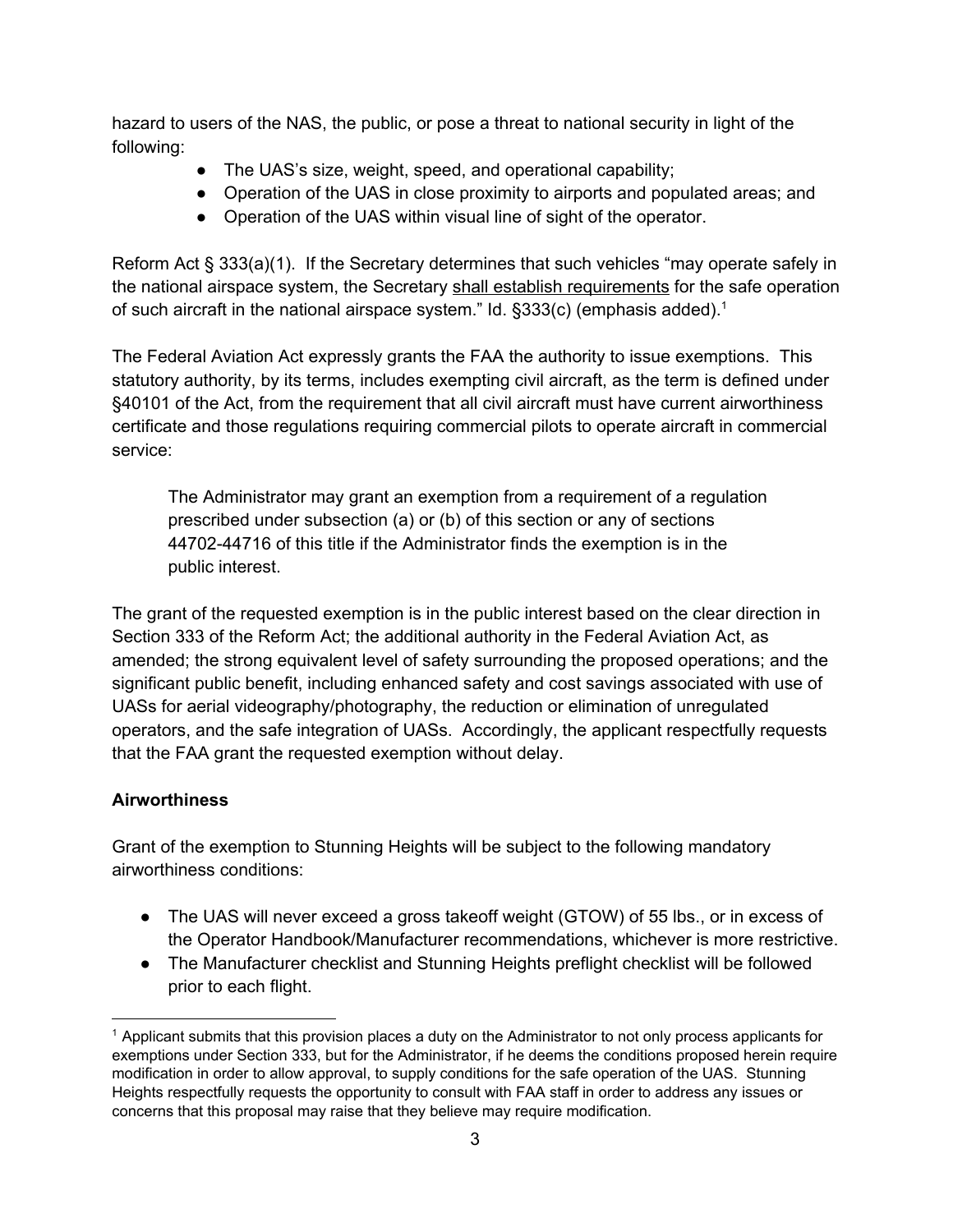- The aircraft registration number will be displayed on the aircraft in accordance with current regulations.
- The POH, registration, copy of exemption, checklist, and copy of maintenance records will be mandatory documents for operation and must be located with or in the base station and accessible to the PIC at all times.
- Any FAA or manufacturer required placards are placed and clearly visible on the base station or controlling device.
- All equipment installed on the UAS will be operational for flight.
- PIC will be the determining authority on the airworthiness of the UAS prior, during, and after each flight, and will cease operations upon deeming the UAS not airworthy until proper maintenance or action has been taken.
- In adherence to 14 C.F.R. §43.9 each person who maintains, performs preventitive maintenance, rebuilds, or alters the UAS, airframe, motor, propeller, appliance, or component part will make an entry in the maintenance record of that equipment containing the following information:
	- Description of work performed.
	- Date of completion of work performed.
	- Name of the person performing the work.
	- Signature of the person performing the work.
- In addition to the information above, the following will be included on any maintenance records for record keeping and reporting to the FAA upon request:
	- Aircraft total time.
	- Time in service of part by method of Time Since New (TSN) or Time Since Overhaul (TSO).
	- Manufacturer, model, serial and/or part number when available.
- Any maintenance action that may affect flight characteristics or airworthiness will have a maintenance operational check and test flight performed by a pilot holding at minimum a private pilot certificate and an appropriate entry made in the UAS records.

# **Mandatory Operating Conditions**

Grant of the exemption to Stunning Heights will be subject to the following mandatory operating conditions:

- Operations occurring within Class B airspace require coordination and approval from the FAA Flight Standards District Office having jurisdiction, and upon request with Air Traffic Control one hour prior to operations commencing (14 CFR §91.215(d)(3)). Communication commencing operations, during operations, and termination of operations by use and constant monitoring of appropriate tower frequency by ground radio.
- Operations within Class B 30NM Mode C Veil require at minimum 48 hour prior notification of the FAA Flight Standards District Office having jurisdiction. Notification and communication with Air Traffic Control upon commencing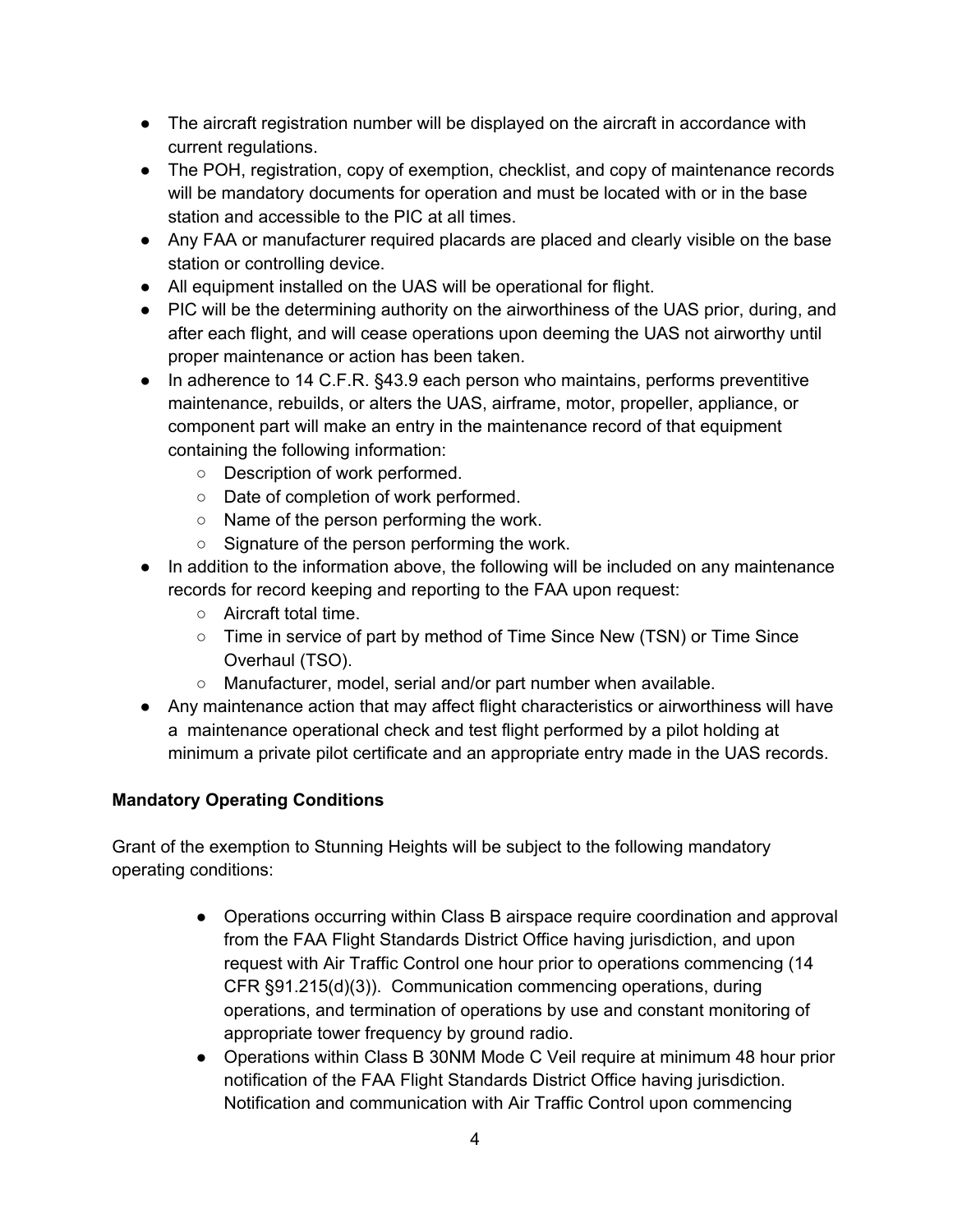operations, during operations, and termination of operations by use and constant monitoring of appropriate tower frequency by ground radio (14 CFR §91.215(3)).

- Operations within Class C, or D airspace require notification at minimum 24 hour prior notification of the FAA Flight Standards District Office having jurisdiction, and upon request with Air Traffic Control one hour prior to operations commencing (14 CFR §91.215(d)(3)). Communication commencing operations, during operations, and termination of operations by use and constant monitoring of appropriate tower frequency by ground radio.
- Operations within 2.5 NM radius of airport runway centerline within class E, or G airspace require at a minimum 24 hour prior notification of the FAA Flight Standards District Office having jurisdiction, at a minimum 24 hour prior notification of the Airport Manager or Controlling Agency, notification and communication with any control tower, or on CTAF frequency, upon commencing operations, during operations, and termination of operations by use and constant monitoring of appropriate frequency by ground radio.
- Operations within class E or G airspace not within 2.5 NM of airport runway centerline requires constant monitoring of applicable CTAF or 123.025 (helicopter air to air) and reporting upon commencing operations, during operations, and termination of operations by ground radio.
- No operations are to be conducted within 2.5 NM in-line with runway centerline azimuth and on the approach end of a runway that is actively in use.
- All operations are required to remain at, or below, 400 feet AGL unless prior approval is received from the FAA Flight Standards District Office having jurisdiction, and no flight exceeding 400 feet AGL may go above 200 feet above the highest obstacle, or outside visible range, or beyond the capability of the UAS (whichever is lower in altitude).
- Operations are to be conducted over private or controlled-access property.
- Permission from land owner/controller required before commencing any flight.
- Operations to occur under Visual Flight Rules during Visual Meteorological Conditions (VMC).
- Aircraft to remain within Visual Line of Sight (VLOS).
- Operations to be conducted in a controlled environment with only the necessary persons present, any person present, not employed by Stunning Heights, will sign a waiver acknowledging UAS operations, proper safety procedures, and a statement acknowledging risks.
- Operations will be conducted with a visual observer  $(VO)$ , in addition to the UAS pilot, who will remain in VLOS with the UAS pilot, the UAS, and the area of operations at all times. VO will assist in maintaining a controlled environment, spotting hazards to persons or property, monitoring and communicating on appropriate ATC, CTAF, or other appropriate radio frequencies.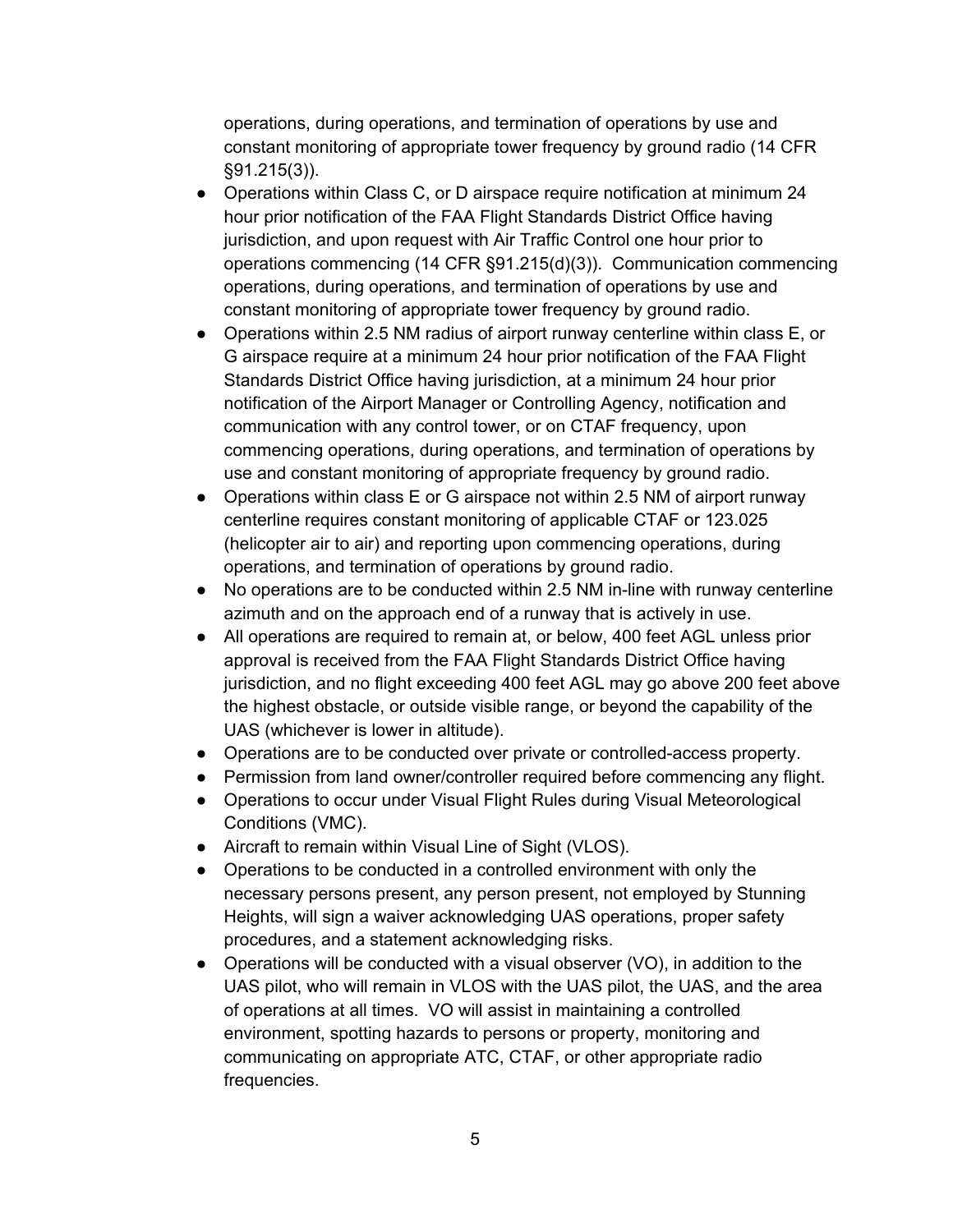● UAS will not be operated below 25% battery capacity, or a battery power reserve of less than 10% flight time, whichever is the greater of the two.

## **Operator Requirements**

Stunning Heights understands and upholds the stance that necessary precautions are required to protect aircraft already operating in the NAS, and the safety and security of the flight crew members, passengers as well as the public and property. For this reason Stunning Heights will require all pilots of the UAS to be a certified private pilot with third class medical at a minimum. Furthermore Stunning Heights will use an appropriately certified pilot for the type of operation being conducted as it would fall under 14 C.F.R. if it were a manned aircraft.

The PIC and the Visual Observer will, at all times, be aware that UASs currently cannot adhere to the standard "see and avoid" requirements due to the size of the UAS impacting the distance at which it can be identified by pilots of manned aircraft. Stunning Heights maintains a zero tolerance policy for any pilot that fails to give complete right of way, and wide berth to any aircraft that comes within 1 statute mile horizontally or 2000 feet vertically of operations. At all times the PIC and VO will monitor appropriate ATC, CTAF, or air to air frequency, announce actions, and adhere to requests of any manned aircraft, airspace controller, FAA representative, or law enforcement official so long as it can be performed safely and legally.

In the interest of safety, and the furtherance of aviation, Stunning Heights requires it's operators to adhere to its "See and Hear" policy. This policy requires that any aircraft that can be both observed and heard (excluding large turbine, turboprop, and other aircraft that are heard and seen but are clearly 2000 feet above the highest permitted altitude of the UAS) by the PIC or the VO will require UAS operations to cease until the aircraft acknowledges the operations of the UAS verbally through radio communications.

The PIC will adhere to appropriate FARs as well as follow the included Stunning Heights Training Manual. The PIC will, while the exemption is in place, log all flights conducted for Stunning Heights, or any flight to meet the training requirements.

The visual observer will be trained according to the Stunning Heights Training Manual. The VO will be required to exhibit proficiency in operating and communicating using the radio. The VO will not, at any time during operations conducted under this exemption, operate or control any portion of the flight of the UAS unless they meet the PIC requirements of this exemption.

# **Privacy**

All flights will occur over private or controlled access property with the property owner's or controlling authorities prior consent and knowledge. Filming will be of people who have also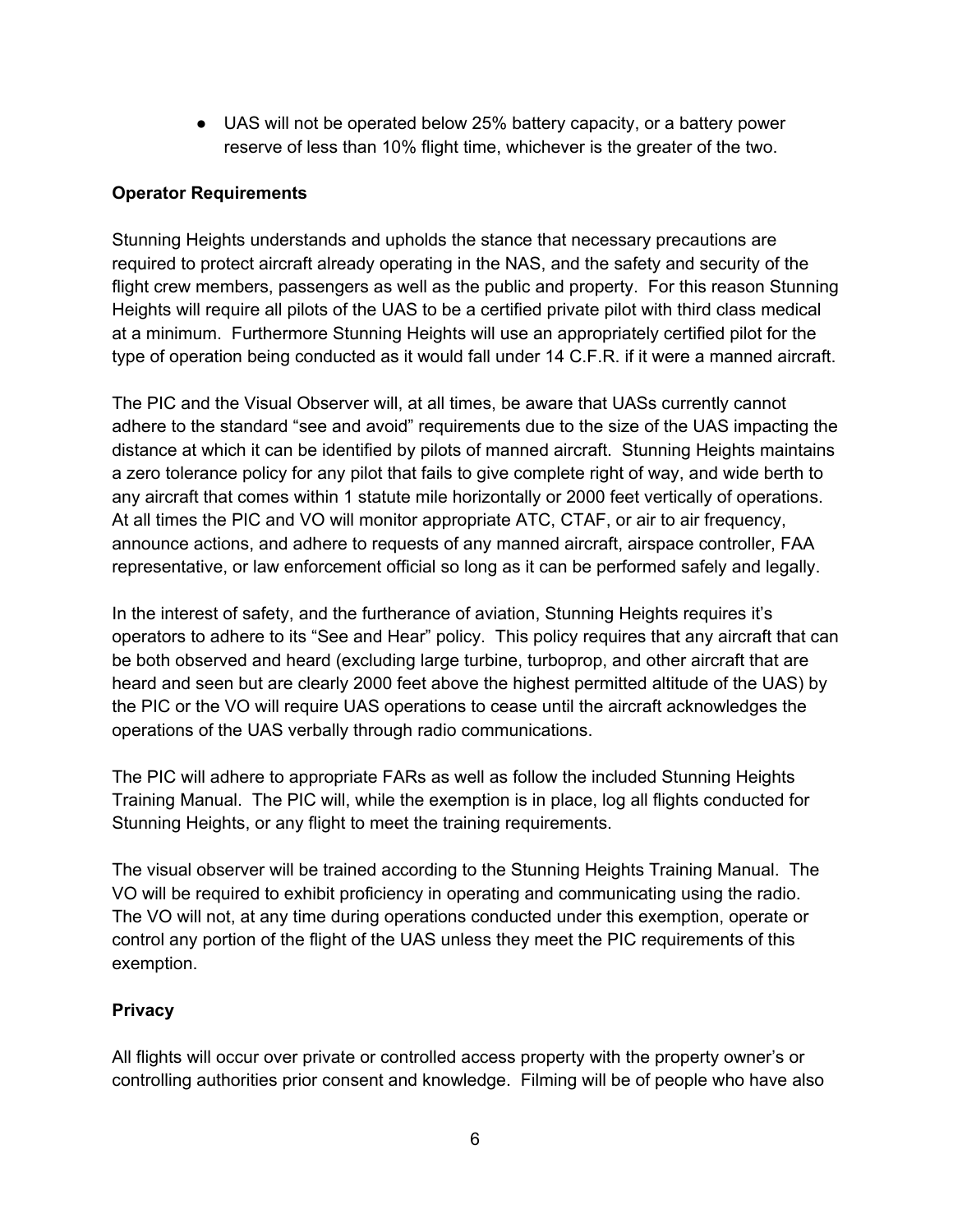consented to being filmed or otherwise have agreed to be in the area where filming will take place.

In summary, applicant seeks an exemption from the FARs set forth above and in Appendix A to allow commercial operations of UASs conducting aerial flights as described.

\* \* \*

Approval of the exemption allowing commercial operations of Stunning Heights UASs will increase safety by permitting an operator to conduct a service safely that is already occurring without FAA knowledge, exemption, or adhering to prescribed safety guidelines. The exemption will also encourage the education of UAS operators and the adoption of FAA guidelines and approval for commercial UAS operations. It benefits the public through a higher level of safety of UAS operations and a service that benefits the local public and business. It also benefits the public through a smooth and well approached integration of UASs into the NAS, and continual communication with the FAA and the information gained. Having a pilot owned business aids in bridging the gap between the advancement of UAS technology and the current practices and operations in the NAS and with the FAA. This asists the FAA with its mission of promoting aviation while preserving safety of aviators, the public, and property.

The UASs operated by Stunning Heights satisfies the criteria set forth in Section 333 of the Reform Act–size, weight, speed, operating capabilities, operation within visual line of sight, and national security–and showing an equivalent level of safety to manned aircraft flights through appropriate pilot certification and safety focused standards of operation, providing more than adequate justification for the grant of the requested exemptions allowing commercial operations.

Respectfully,

Matthew C. Baker II Owner and Chief Pilot Stunning Heights, LLP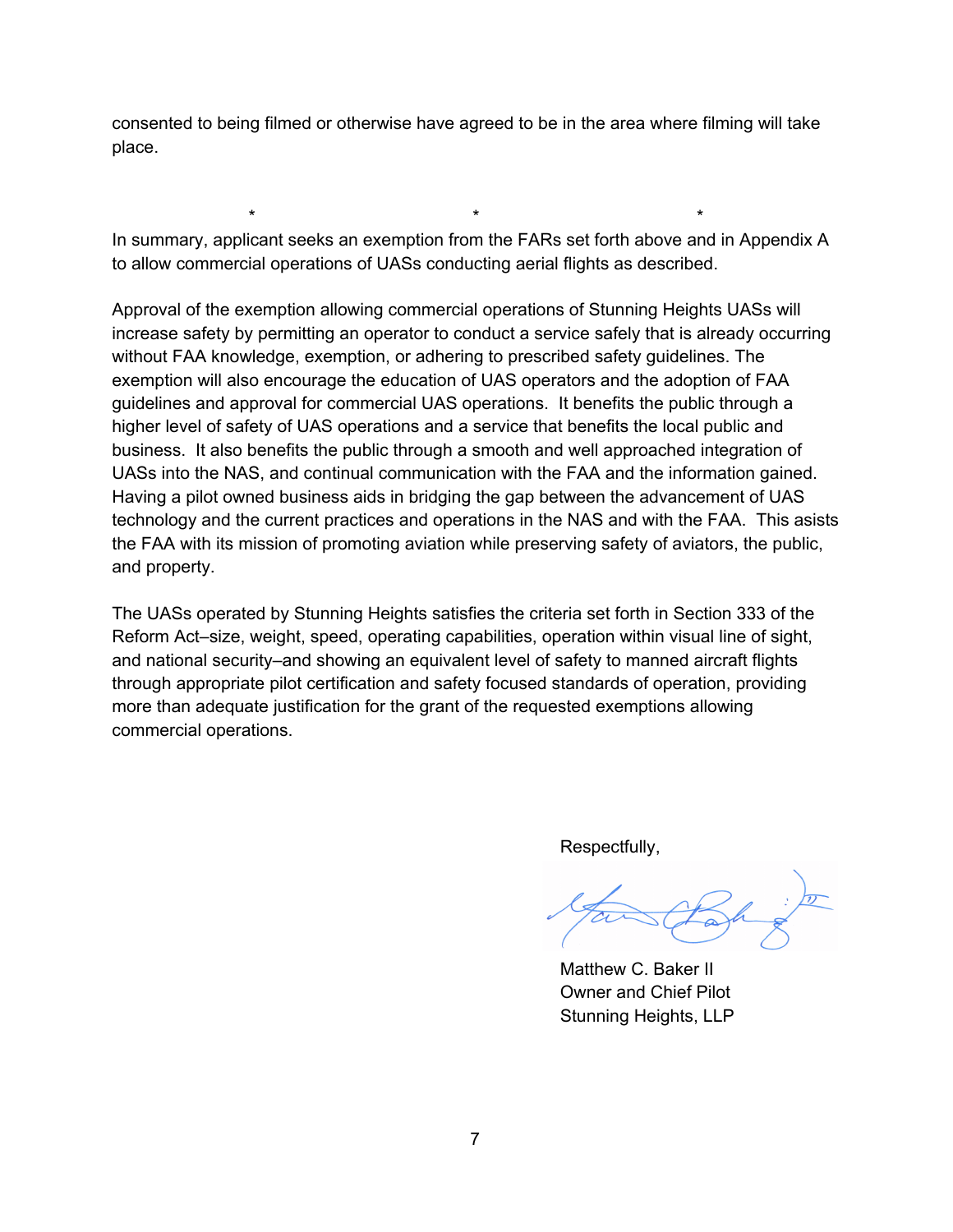# **EXEMPTION REQUEST AND EQUIVALENT LEVEL OF SAFETY SHOWINGS UNDER APPLICABLE RULES SUBJECT TO EXEMPTION**

Due to the flight characteristics, such as the ability to hover, vertical takeoff and landing, and the type of operations performed by the UASs operated by Stunning Heights stunning heights respectfully request that where a regulation differentiates according to class that it be permitted to operate under those regulations pertaining to helicopters.

Stunning Heights requests an exemption from the following regulations as well as any additional regulations that may technically apply to the operation of its UASs:

## **14 C.F.R. Part 21, Subpart H: Airworthiness Certificates 14 CFR § 91.203(a)(1)**

Section 91.203(a)(1) requires all civil aircraft to have a certificate of airworthiness. Part 21, Subpart H, entitled Airworthiness Certificates, establishes the procedural requirements for the issuance of airworthiness certificates as required by FAR § 91.203(a)(1). Given the size of the aircraft and the limited operating area associated with its utilization, it is unnecessary to go through the certificate of airworthiness process under Part 21 Subpart H to achieve or exceed current safety levels.

Such an exemption meets the requirements of an equivalent level of safety under Part 11 and Section 333 of the Reform Act. The Federal Aviation Act and Section 333 of the Reform Act both authorize the FAA to exempt aircraft from the requirement for an airworthiness certificate, upon consideration of the size, weight, speed, operational capability, and proximity to airports and populated areas of the UAS involved.

In this case, an analysis of these criteria demonstrates that the Stunning Heights UASs operated without an airworthiness certificate, under the conditions proposed herein, will be at least as safe, or safer, than a conventional aircraft (fixed wing or rotorcraft) with an airworthiness certificate. The UASs will remain less than 55 lbs. GTOW. Will not carry a pilot or passenger, will not carry flammable fuel, and will operate exclusively within an area pre-disclosed and in compliance with conditions set forth herein. Operations under this exemption will be tightly controlled and monitored by both the operator, pursuant to the conditions set forth above, and by local public safety requirements. The FAA will have advance notice of all operations through the filings with the FSDO. Receipt of the prior permission of the land owner, or controlling authority, the size of the aircraft, the lack of flammable fuel, and the fact that the aircraft is carried to the location and not flown there all establish the equivalent level of safety. The UASs construction with absorbent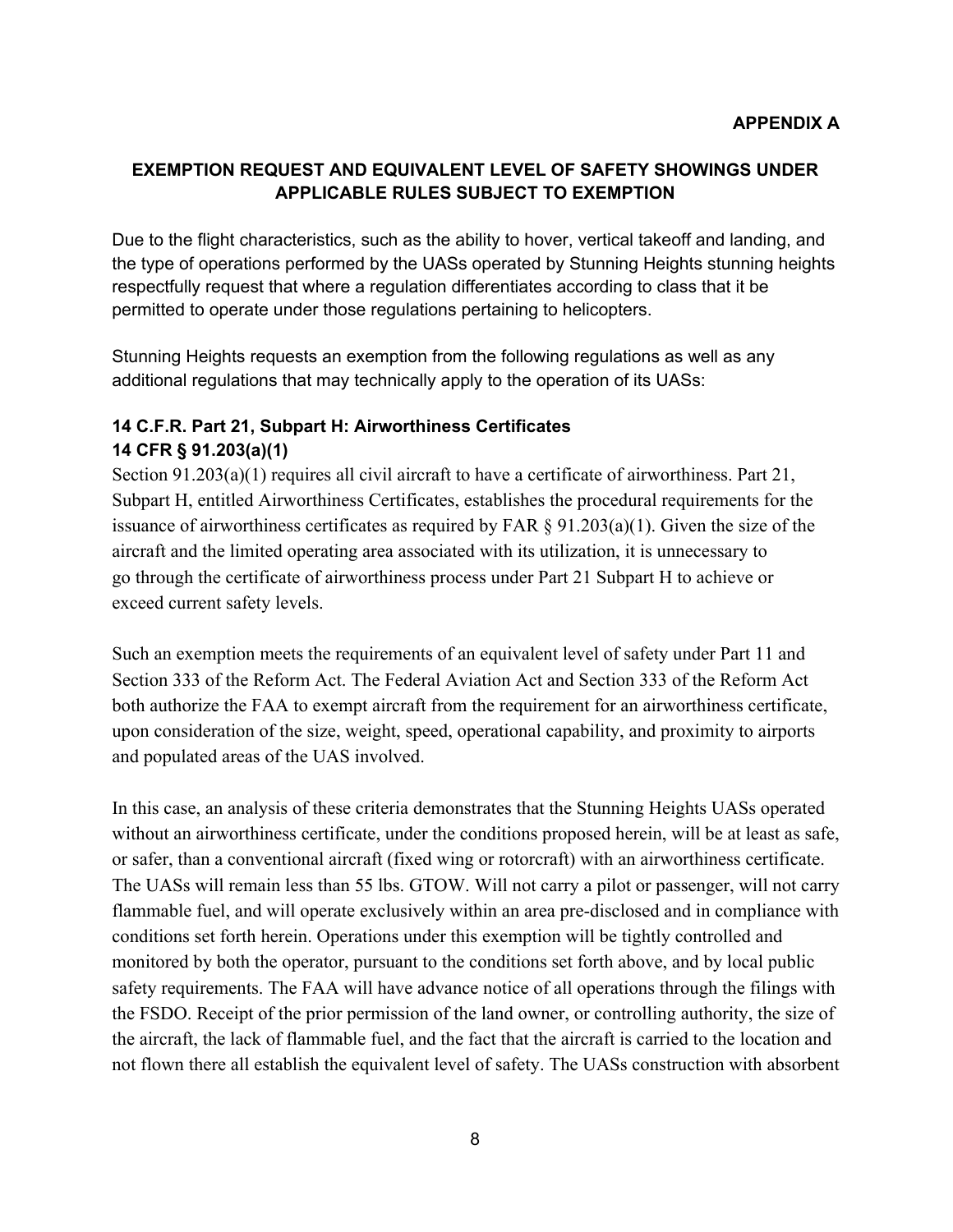material provides at least an equivalent level of safety to that of such operations being conducted with conventional aircraft that would be orders-of-magnitude larger and would be carrying passengers, cargo, and flammable fuel.

## **14 C.F.R. § 91.7(a): Civil aircraft airworthiness.**

This regulation requires that no person may operate a civil aircraft unless it is in airworthy condition. Should the exemption be granted allowing commercial operation of the UASs without an airworthiness certificate, no standard will exist for airworthiness of the UASs. Given the size of the aircraft and the requirements that have presumably already been met in the approved standard operating procedures (for instance, the Maintenance & Inspection Manual and Safety Checklist), an equivalent level of safety will be achieved by ensuring compliance with the operating manuals prior to each flight.

# **14 C.F.R. § 91.9(b)(2): Civil Aircraft Flight Manual in the Aircraft.**

The regulation provides:

No person may operate a U.S.-registered civil aircraft ... (2) For which an Airplane or Rotorcraft Flight Manual is not required by §21.5 of this chapter, unless there is available in the aircraft a current approved airplane or Rotorcraft Flight Manual, approved manual material, markings, and placards, or any combination thereof.

The equivalent level of safety will be achieved by keeping the flight manual at the ground control point where the pilot flying the UAS will have immediate access to it. The FAA has issued to others the following exemptions to this regulation: Exemption Nos. 8607, 8737, 8738, 9299, 9299A, 9565, 9565B, 10167, 10167A, 10602, 32827, and 10700.

# **14 C.F.R. § 91.109(2)**

This regulation provides that flight crewmembers must keep a safety belt fastened while at a crewmember station. Stunning Heights UASs are by definition not manned and therefore maintain a equivalent level of safety without the use of safety belt since no danger is posed due to no persons being aboard the aircraft.

# **14 C.F.R. § 91.121(a)**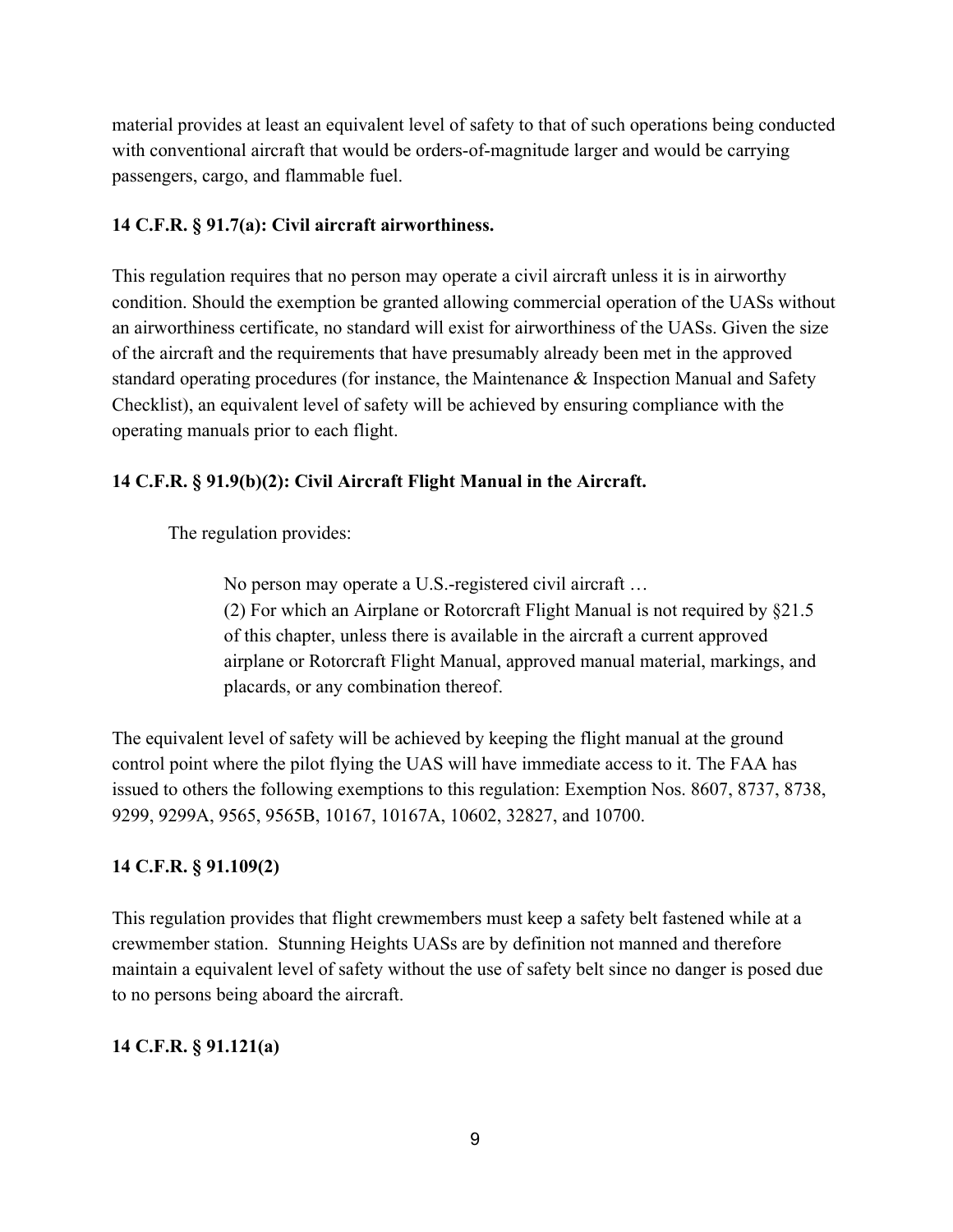This regulation requires that aircraft be operated at altitude in reference to an altimeter set to applicable barometric pressure. According to the Flight Manuals and information included with this exemption request the UASs operated by Stunning Heights uses GPS positioning, and the T600 uses, in addition, a specialized sensor that limits the aircraft altitude to a predetermined height set by the pilot during preflight inspections. This, in addition to all flights being conducted by VLOS, assures altitude restrictions will be maintained by the pilot. Given the nature of the flight being limited to an upper altitude limit, the limited area of operations, the See and Avoid procedures set forth by Stunning Heights, and in light of the UASs not being operated at VFR or IFR cruising altitudes an equivalent level of safety will be achieved.

#### **14 C.F.R. § 91.109(a) & 91.319(a)(1): Flight Instruction**

These regulations provide that no person may operate a civil aircraft (except a manned free balloon) that is being used for flight instruction unless that aircraft has fully functioning dual controls. UASs are a remotely piloted aircraft and by design, do not have fully functional dual controls. Flight control is accomplished through the use of a control box that communicates with the aircraft via radio communications. If instruction is accomplished through a training program, as set forth in an equivalent level of safety will be assured. The FAA has approved exemptions for flight training without fully functional dual controls for a number of aircraft and for flight instruction in experimental aircraft. See Exemption Nos. 5778K & 9862A. The equivalent level of safety will be achieved by the Stunning Heights providing the training as outlined.

#### **14 CFR § 91.119: Minimum Safe Altitudes**

Section 91.119 establishes safe altitudes for operation of civil aircraft. Due to the flight characteristics of Stunning Heights UASs (vertical takeoff and landing, and ability to hover) as well as the nature of the type of flights conducted by UASs and the similarity to helicopters Stunning Heights requests to operate in accordance with section 91.119(d). The equivalent level of safety will be achieved given the size, weight, speed, and material with which the UASs are built. Furthermore; no flight will be taken without the permission of the land owner or those who control the land. Because of the advance notice to the landowner, all affected individuals will be notified of the flights. Compared to aerial photography or videography operations conducted with aircraft or rotorcraft weighing far more than the UAS and carrying flammable fuel, any risk associated with these operations will be far less than those currently allowed with conventional aircraft operating at or below 500 feet AGL. Indeed, the lowaltitude operations of the UAS will maintain separation between these small-UAS operations and the operations of conventional aircraft that must comply with Section 91.119, give right of way to all manned aircraft, and adhere to Stunning Heights See and Hear policy.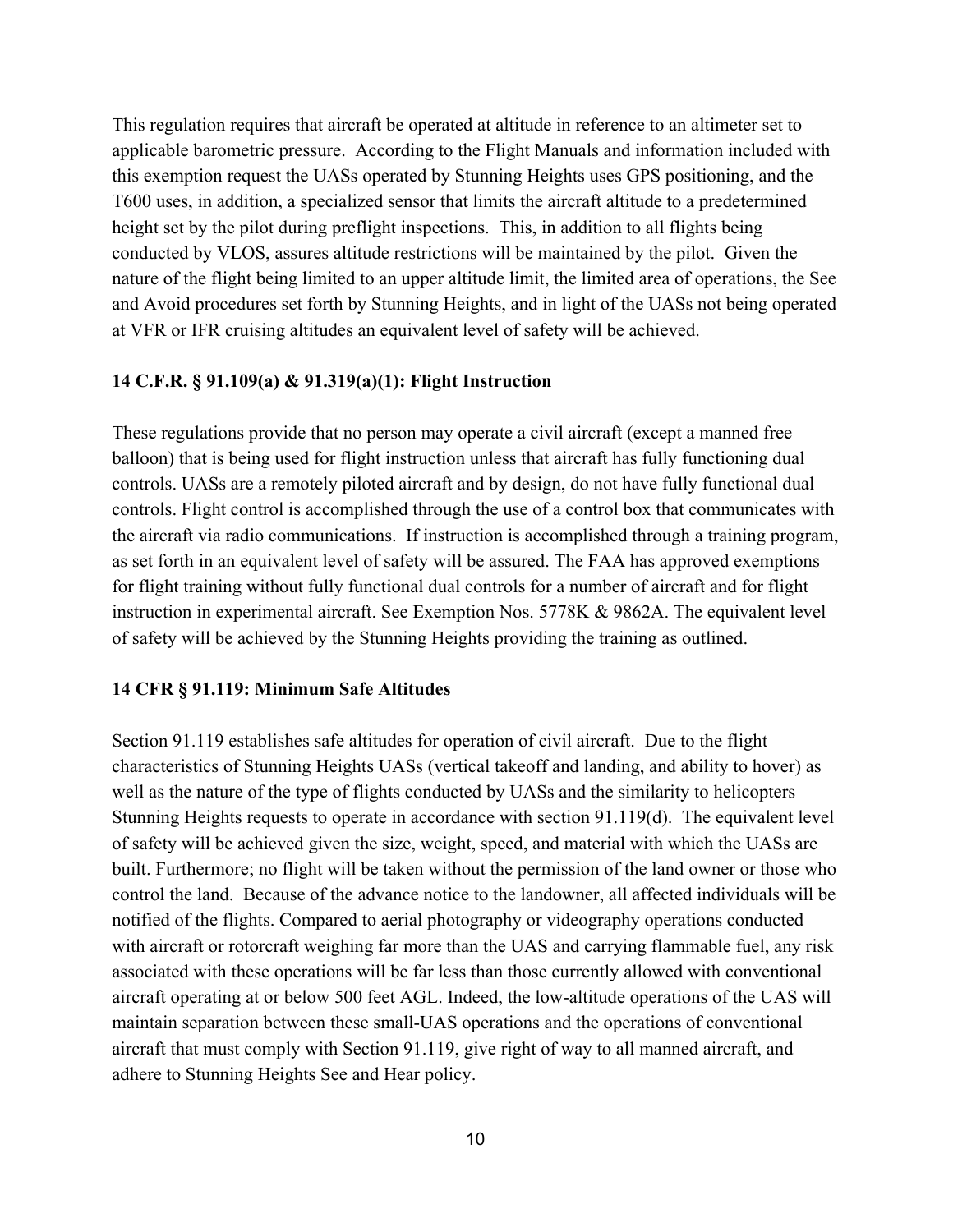## **14 C.F.R. § 91.151(a): Fuel Requirements for Flight in VFR Conditions**

This regulation prohibits an individual from beginning "a flight in a rotorcraft under VFR conditions unless (considering wind and forecast weather conditions) there is enough fuel to fly to the first point of intended landing and, assuming normal cruising speed  $- (1)$  During the day, to fly after that for at least 30 minutes; or (2) At night, to fly after that for at least 20 minutes."

Given the limitations on its proposed operations and the location of those proposed operations, a longer time frame for flight in daylight VFR conditions is reasonable. Stunning Heights believes that an exemption from 14 CFR § 91.151(b) is safe and within the scope of a prior exemption. See Exemption 10673 (allowing Lockheed Martin Corporation to operate without compliance with 91.151(a)). Operating the small UAS, without 20 minutes of reserve fuel does not engender the type of risks that Section 91.151(b) was meant to prevent given the size and speed at which the UAS operates. The fact that it carries no pilot, passenger, or cargo also enhances its safety. Additionally, limiting flights to a 20 minute reserve would greatly reduce their utility. In the unlikely event that the UAS should run out of fuel, it would simply land. Given its weight and construction material, the risks are less than contemplated by the current regulation.

Stunning Heights believes that an equivalent level of safety can be achieved by maintaining 25% battery power, or 10% of time (whichever is longer) would be more than adequate to return the UAS to its planned landing zone from anywhere in its operating area.

# **14 C.F.R. § 91.203 (a) & (b): Carrying Civil Aircraft Certification and Registration**

This regulation provides as follows:

(a) . . . no person may operate a civil aircraft unless it has . . . an appropriate and current airworthiness certificate.

(b) No person may operate a civil aircraft unless the airworthiness certificate required by paragraph (a) of this section or a special flight authorization issued under §91.715 is displayed at the cabin or cockpit entrance so that it is legible to passengers or crew.

Stunning Heights UASs have no cockpit or cabin to place or carry certification. As such, the exemption and any other certifying document from the FAA will be maintained with the ground station, and placed in a manner as to be clearly visible to any government official or person authorized in the controlled operations environment.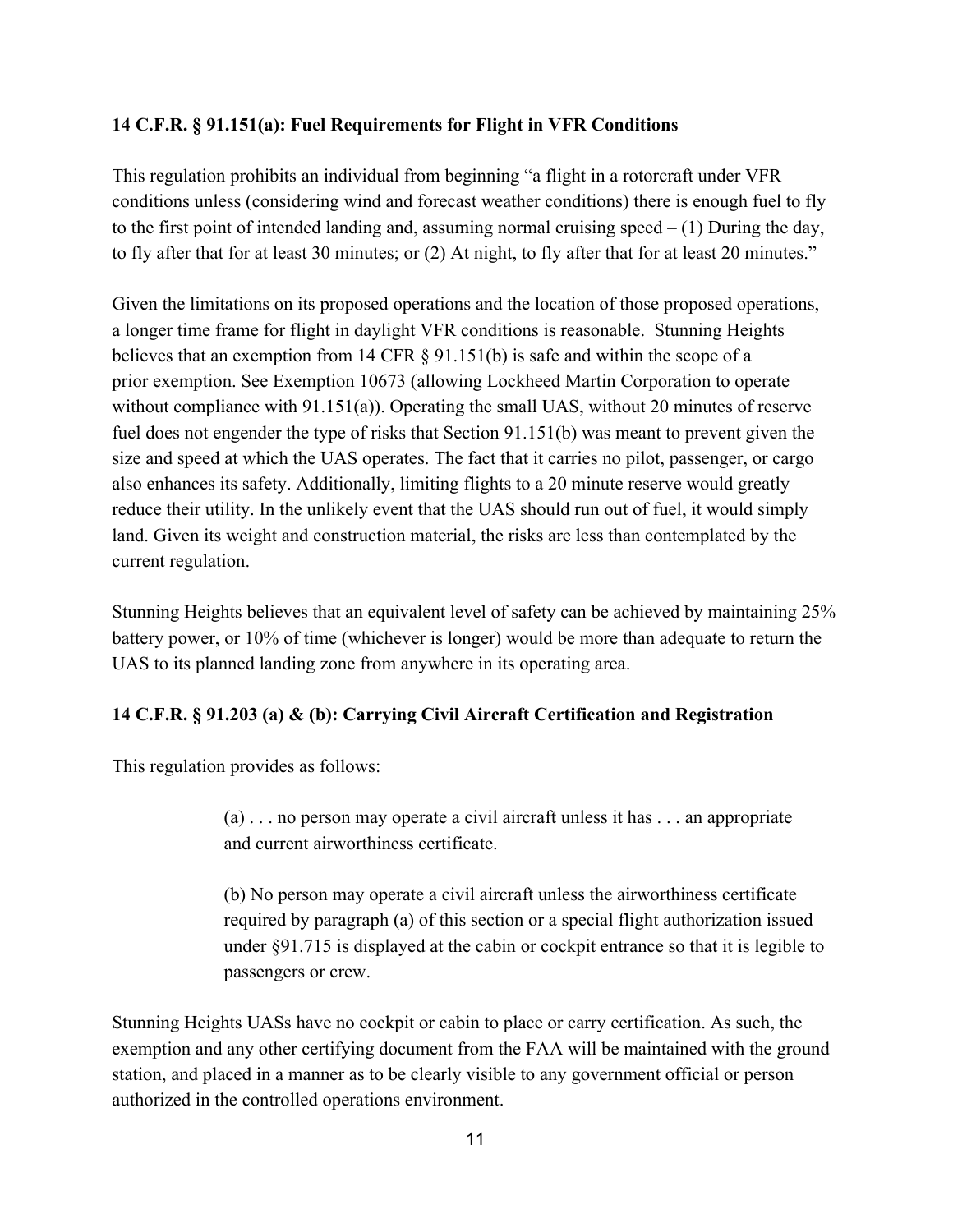An equivalent level of safety will be achieved by keeping these documents at the ground control point where the pilot flying the UAS will have immediate access to them. The FAA has issued numerous exemptions to this regulation. A representative sample of other exceptions includes Exemption Nos. 9565, 9665, 9789, 9789A, 9797, 9797A, 9816A, and 10700.

# **14 C.F.R. § 91.405(a); 407(a)(1); 409(a)(2); 417(a): Maintenance Inspections**

Section 91.405(a) requires that an aircraft operator or owner "shall have that aircraft inspected as prescribed in subpart E of this part and shall between required inspections, except as provided in paragraph (c) of this section, have discrepancies repaired as prescribed in part 43 of this chapter . . . ." Section 91.407 similarly makes reference to requirements in Part 43; Section 91.409(a)(2) requires an annual inspection for the issuance of an airworthiness certificate.

Section 91.417(a) requires the owner or operator to keep records showing certain maintenance work that has been accomplished by certificated mechanics, under Part 43, or licensed pilots and records of approval of the aircraft for return to service.

Maintenance on Stunning Heights aircraft will be accomplished by the owner/operator pursuant to the manuals, provided by Stunning Heights, and the manufacturer. An equivalent level of safety will be achieved because the UAS is small in size, will operate only in restricted predetermined areas and is not a complex mechanical device. As provided in the attached Maintenance Manual and the Safety Checklist, which were reviewed as part of the application, the operator of the UAS will ensure that it is in working order prior to initiating flight, perform required maintenance, and keep a log of any maintenance that is performed. Moreover, the Stunning Heights Chief Pilot is familiar with the aircraft, has extensive experience with UAS maintenance, and has thousands of hours of helicopter airframe and powerplant maintenance, and is best suited to maintain the aircraft in an airworthy condition and to ensure an equivalent level of safety.

The Stunning Heights Maintenance Manual provides for a 30 day/100 hour and Annual inspection of the airframe and components similar in scope to inspections on manned aircraft. This will ensure an equivalent level of safety to the maintenance requirements in Part 91.

In addition, between such inspections, should a mechanical issue arise, the aircraft will either return to its launch site or immediately land.